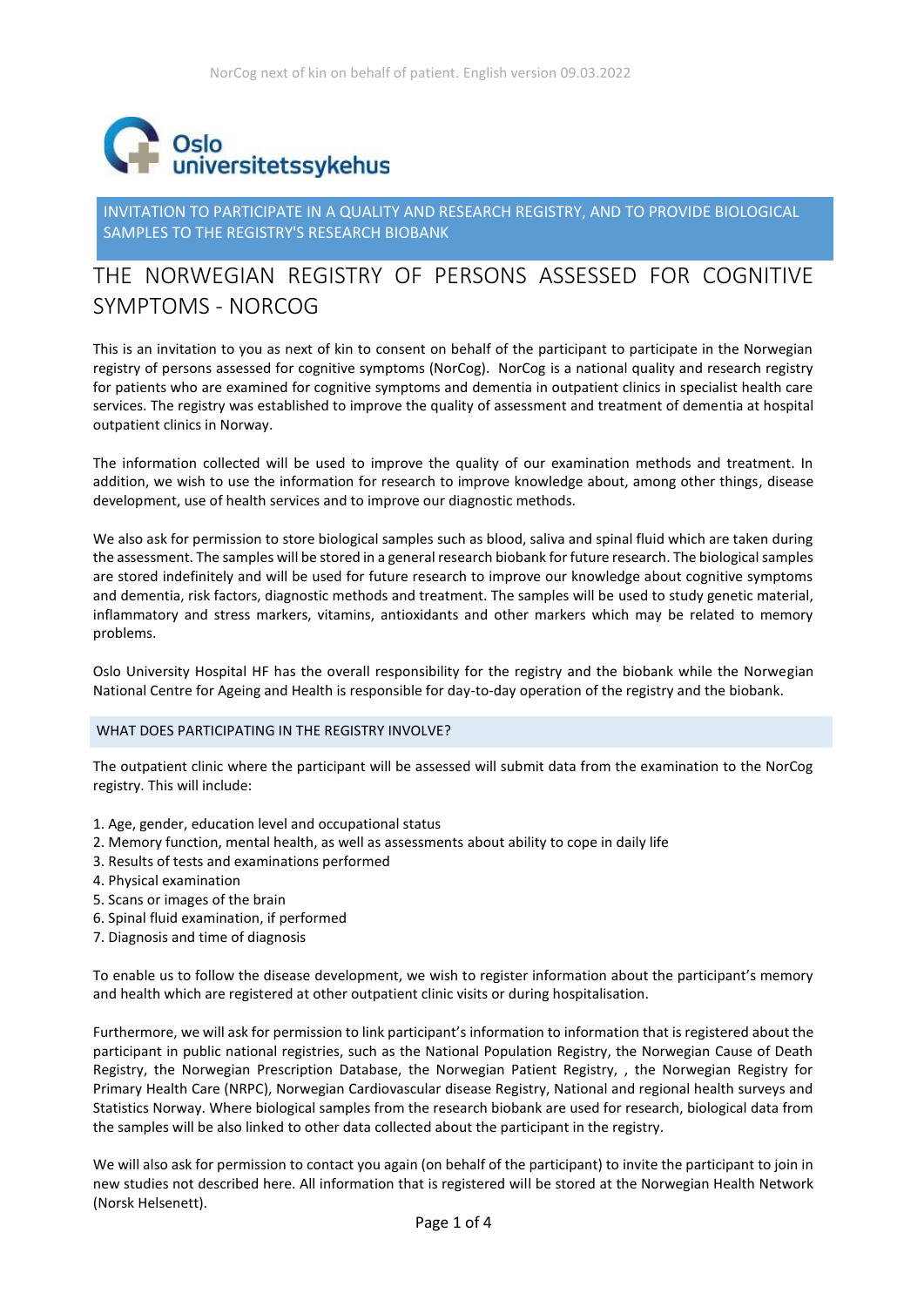The use of data from the registry must be approved by the NorCog steering group consisting of representatives from all health regions in Norway, a user representative and a representative from the Norwegian National Centre for Ageing and Health.

#### WHAT ARE THE POTENTIAL ADVANTAGES AND DISADVANTAGES OF TAKING PART?

Participation in the registry does not entail any special disadvantages to the patient. The biological samples stored in the biobank is taken in connection with the routine clinical examination. We follow normal sampling procedures that do not cause any discomfort beyond what is usual with such sampling.

By participating in the registry and the biobank, participants ensure that the information obtained to provide a diagnosis and treatment, can also be used to increase the quality of the service and improve our knowledge about the assessment of cognitive symptoms. This may benefit the participant later, and it may benefit other patients. Participation in the registry, the biobank or research projects that use data from the registry will have no consequences for the participant's assessment or treatment at the outpatient clinic.

#### PARTICIPATION IS VOLUNTARY AND IT IS POSSIBLE TO WITHDRAW YOUR CONSENT

It is entirely voluntary to participate in the registry and to provide biological samples to the research biobank. If you consent to participate (on behalf of the participant), please sign the declaration of consent on behalf of the participant on the last page. You can withdraw your consent at any time without giving any reason, on behalf of the participant. Withdrawing consent will not have consequences for the participant's further treatment.

If you, on behalf of the participant, withdraw from the registry and / or the biobank, you can also, on behalf of the participant, request that samples and data in the registry and the biobank are removed, unless the data / sample material has already been used in analyses or used in scientific publications. If you, on behalf of the participant, later wish to withdraw or have any questions about the registry, you can contact the doctor at the outpatient clinic or one of the registry's contact persons; coordinator Marit Nåvik tel. 92246004 or project leader Geir Selbæk tel. 95883535.

## WHAT HAPPENS TO THE INFORMATION AND THE STORED BIOLOGICAL SAMPLES?

The information and biological material stored will only be used as described in this information leaflet. All registered participants have the right to access and know what information is registered about them.

Participants have the right to access the information that is registered and the right to have any errors amended. You, on behalf of the participant, can request a copy of the participant's personal data. You, on behalf of the participant, also have the right to know about the security of the systems used when processing and storing information. Information about research results from biological samples will not be returned to participants. All information collected is treated confidentially, and staff who work with information from the registry have a duty of confidentiality. Data in NorCog is stored on a secure server in the Norwegian Health Network (Norsk Helsenett). Only the registry data management staff, have access to all data. It will not be possible to identify participants in the results of the studies which are published.

Research projects which use data from the registry will be approved by the Regional Ethics Committee or by the Data Protection Officer (Personvernombud). You can find information about research projects that use data from the registry on the registry website at [www.norkog.no](http://www.norkog.no/). On the website you will also find information about how to withdraw from research projects. If a research project is initiated where more data needs to be collected other than what is described here, you will be contacted again for new consent, on behalf of the participant.

The information and biological samples will be stored in the registry for as long as it is necessary to achieve the goal of the registry and the biobank.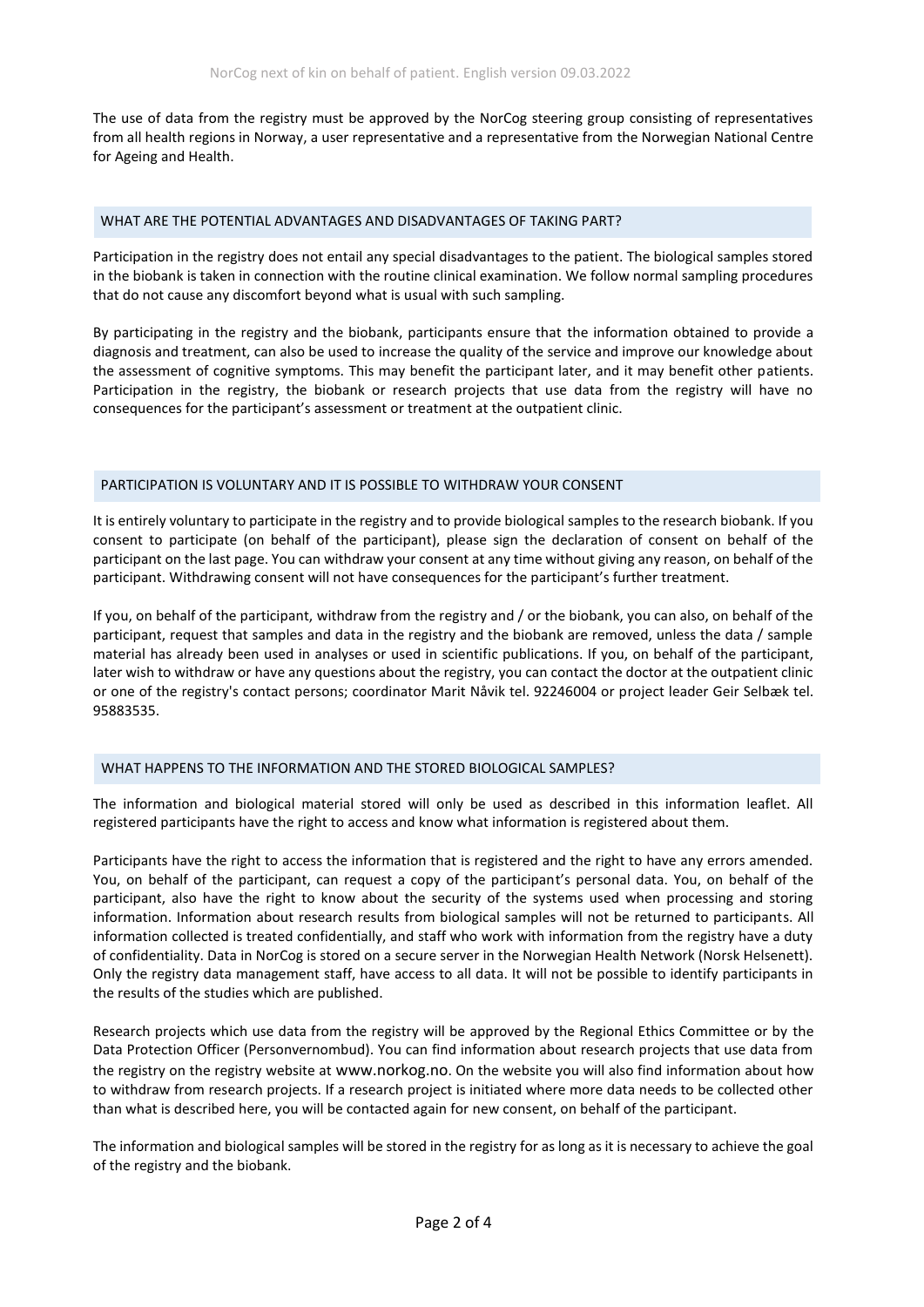#### SHARING OF DATA AND TRANSFER OF DATA OUTSIDE NORWAY

By participating in the registry, you, on behalf of the participant agree that information and biological samples may be transferred to collaborators in Norway or outside Norway as a part of a research collaboration, for analysis and publication.

Samples from the research biobank, scans or EEGs may be sent abroad for special analyses. After analysis, the samples are returned to the registry. In specific projects, it may be relevant that deidentified data to be analysed in collaboration with international research groups. These may be countries where the laws that do not comply with European privacy laws. The project leader will ensure that the participants' information is handled in a secure manner.

By contacting the Norwegian National Centre for Ageing and Health, you will get an overview of which authorities process participant's information. At www.norkog.no you will also find an overview of which authorities are responsible for the individual research projects.

#### FUNDING

The registry is funded from South-Eastern Norway Regional Health Authority and the National Centre for Ageing and Health.

#### APPROVALS

The registry has previously been granted a licence by the Norwegian Data Protection Authority. According to the new Personal Data Act, the person responsible for processing at Oslo University Hospital is Project leader/research director at Norwegian National Centre for Ageing and Health, Geir Selbæk who has an independent responsibility to ensure that the data is processed legally. This project follows the legal basis in the EU Privacy Regulation Articles 6a and 9a and processes the information about the participant based on your consent on behalf of the participant.

You, on behalf of the participant, have the right to complain about the processing of the participant's information to the Data Protection Authority.

## CONTACT DETAILS

If you have questions about the registry, you can contact the registry coordinator Marit Nåvik tel. (+ 47) 92246004. Email: [naam@sthf.no.](mailto:naam@sthf.no)

You can contact the Data Protection Officer (Personvernombud) at Oslo University Hospital by phone (+ 47) 915 02 770 or E-mail: personvern@ous-hf.no if you, on behalf of the participant, have questions about the processing of the participant's personal information in the registry.

Project leader and responsible official for the biobank: Geir Selbæk, tel. 95883535. Email: [geir.selbaek@aldringoghelse.no.](mailto:geir.selbaek@aldringoghelse.no)

Future updates to consent forms will be available on the registry's website [www.norkog.no.](http://www.norkog.no/)